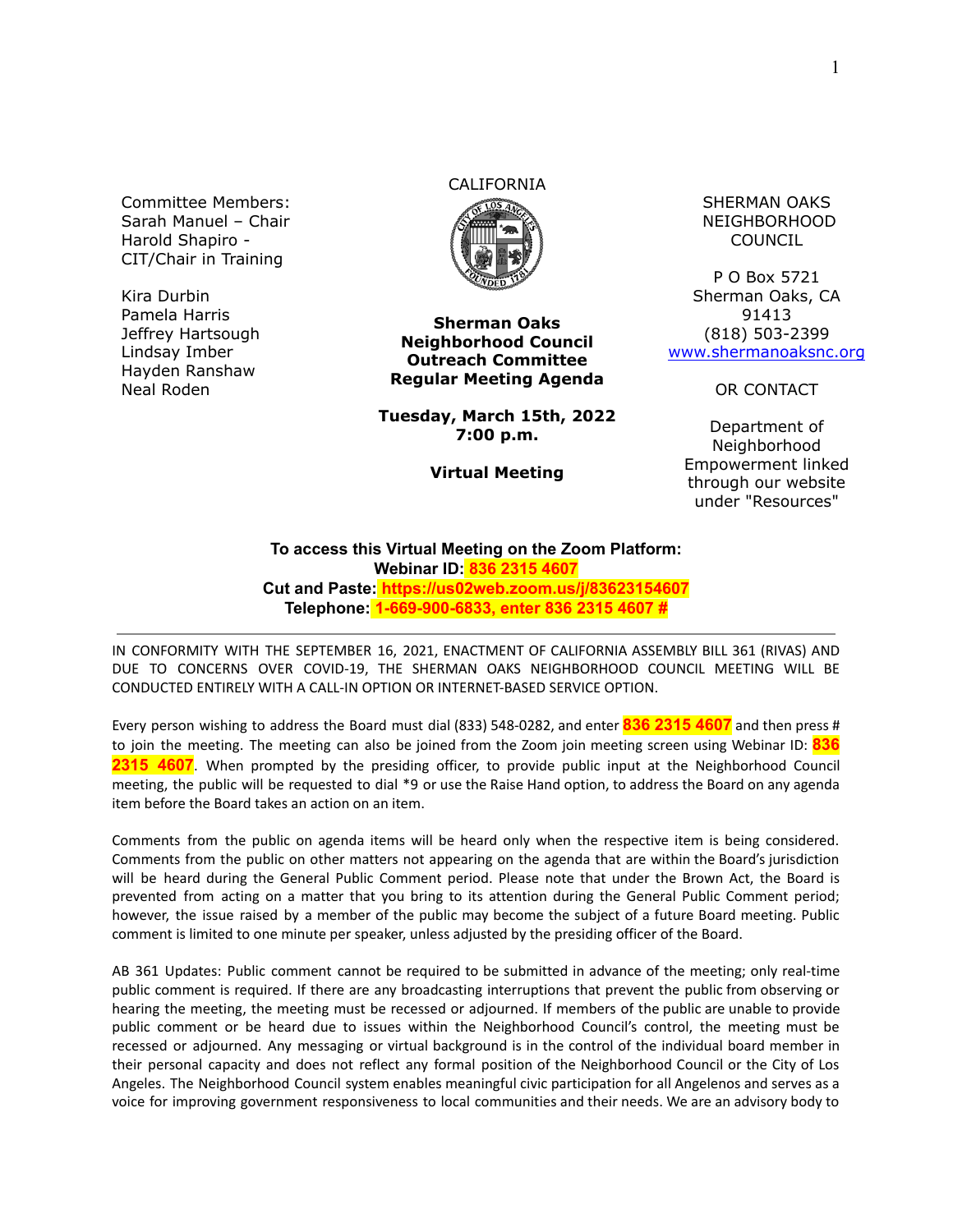the City of Los Angeles, comprised of stakeholder volunteers who are devoted to the mission of improving our communities.

#### **AGENDA**

- **1. Call to Order and Welcome** Chair, Sarah Manuel*,* CIT, Harold Shapiro
- **2. Roll Call and Introductions** Chair, Sarah Manuel
- **3. Administrative Motions: ACTION ITEM. ROLL CALL VOTE REQUIRED.**
	- A. Approval of Prior Meeting Minutes
		- i. February 15th, 2022 DRAFT Regular Meeting Minutes **ACTION ITEM. ROLL CALL VOTE REQUIRED.**
- **4. Chair in Training Report: 3 minutes,** Harold Shapiro A. Welcome
- **5. Project Updates & Discussion (20 minutes)** *Please see supporting documentation.*
	- *1 minute Public Comment for each sub-agendized item.*
	- A. Homeless Count/CD4 Neighborhood Support Day Kira Durbin, Pamela Harris
	- B. Website & Stakeholder interest form Harold Shapiro, Lindsay Imber
	- C. Newsletter, The Ziff Flyer & Social Media Platform Metrics Sarah Manuel, **Assign new project lead to do Newsletter and Social Media**
	- D. Community Clean Up Neal Roden
	- E. Utility Box Design Pamela Harris, Sarah Manuel
	- F. Spring Tree Giveaway Jeffrey Hartsough, *Volunteer Sign Up*
	- G. Business Card Lindsay Imber
- **6. Public Official Comment: 2 minutes each** *Comments by public officials*
- **7. Public Comment**: **2 minutes each** *Comments by the public on non-agenda items within the SONC Outreach Committee's jurisdiction.*

**8. SONC's Summer Movie Series in the Park ACTION ITEM. ROLL CALL VOTE REQUIRED.**

**A motion to approve up to \$5000 for SONC's Summer Movie Series at the Van Nuys Sherman Oaks War Memorial Park. Funds will go towards film rental/licensing fees, projection services, children's activities including Bubble blowing services, face painting and other family friendly activities. Funding will also be applied to acquiring SONC Branded promotional materials. ACTION ITEM. ROLL CALL VOTE REQUIRED.**

**9. Discussion of Social Media and collect quotes for Social Media marketing.**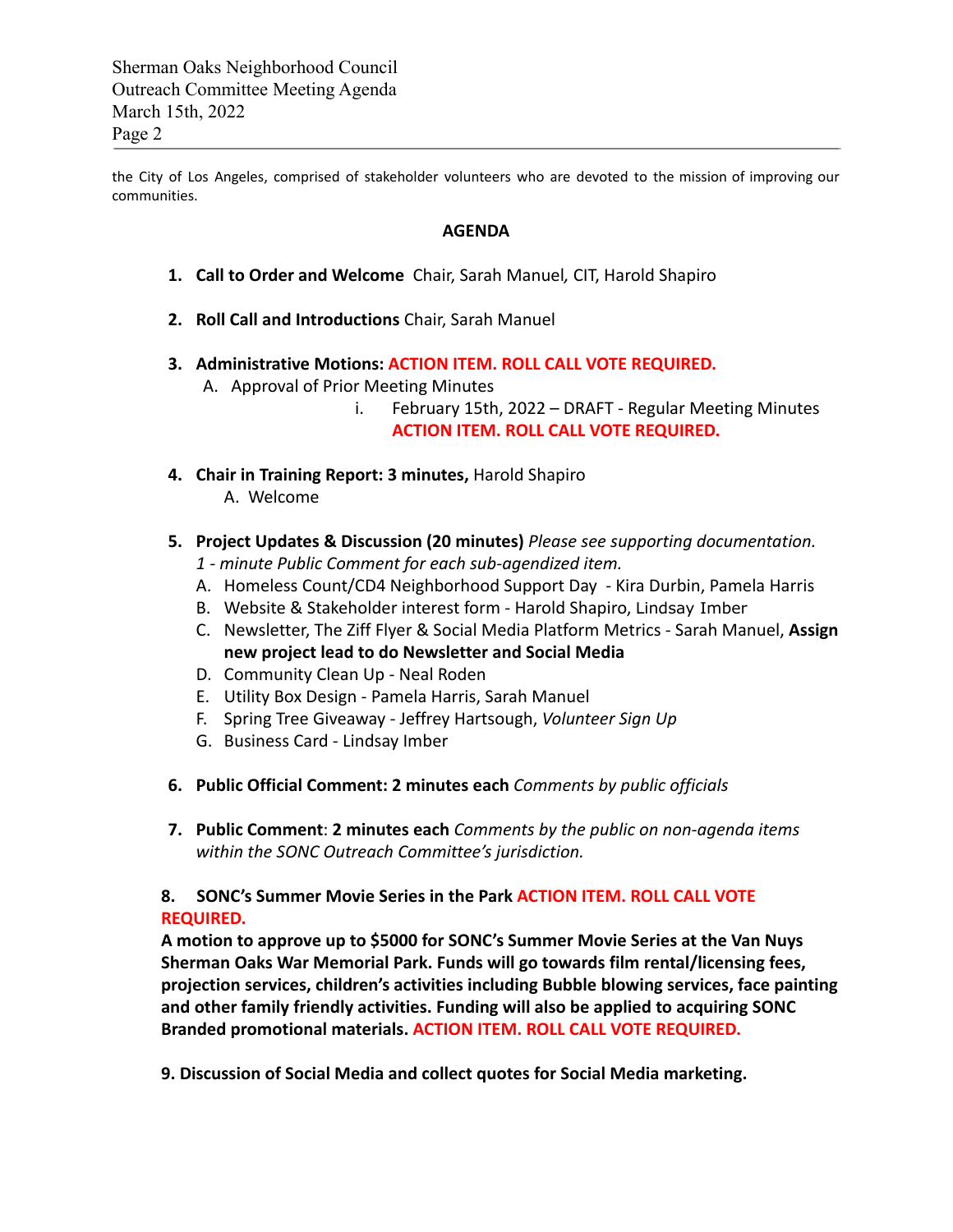## **10. Status Update of Hauptwerk Acquisition-** *Lindsay Imber/Jeffrey Hartsough*

- **11. New Business** Introduction topics for consideration of the Outreach Committee at future meetings: (**5 minutes)** *Public Comment for each sub-agendized item.*
	- A. Other items for consideration for next Agenda(s)
	- B. Scavenger Hunt -- Get to know your neighbors and the neighborhood.
	- C. Painting in the Park
- **12. Announcements** on items within the SONC Outreach Committee's jurisdiction **The Valley of Change - 2nd Saturday of the Month Next Outreach Meeting, April 19th, 2022, 7pm NHIFP is seeking volunteers, Email Barbara @ bjavitz@gmail.com LA Works is always looking for Volunteers**

### **13. Adjourn**

**THE AMERICAN WITH DISABILITIES ACT As a covered entity under Title II of the Americans with Disabilities Act, the City of Los Angeles does not discriminate on the basis of disability and upon request will provide reasonable accommodation to ensure equal access to its programs, services, and activities. Sign language interpreters, assisted listening devices, or other auxiliary aids and/or services may be provided upon request. To ensure availability of services, please make your request at least 3 business days (72 hours) prior to the meeting by contacting the Department of Neighborhood Empowerment by calling (213) 978-1551 or email: NCsupport@lacity.org**

**PUBLIC ACCESS OF RECORDS In compliance with Government Code section 54957.5, non-exempt writings that are distributed to a majority or all of the board in advance of a meeting may be viewed at our website: www.ShermanOaksNC.org or at the scheduled** meeting. In addition, if you would like a copy of any record related to an item on the agenda, **please email: lindsay.imber.sonc@gmail.com. PUBLIC POSTING OF AGENDAS – Neighborhood Council agendas are posted for public review as follows: ● Sherman Oaks Public Library, 14245 Moorpark St, Sherman Oaks, CA 91423. ● www.ShermanOaksNC.org ● You can also receive our agendas via email by subscribing to L.A. City's Early Notification System at https://www.lacity.org/subscriptions**